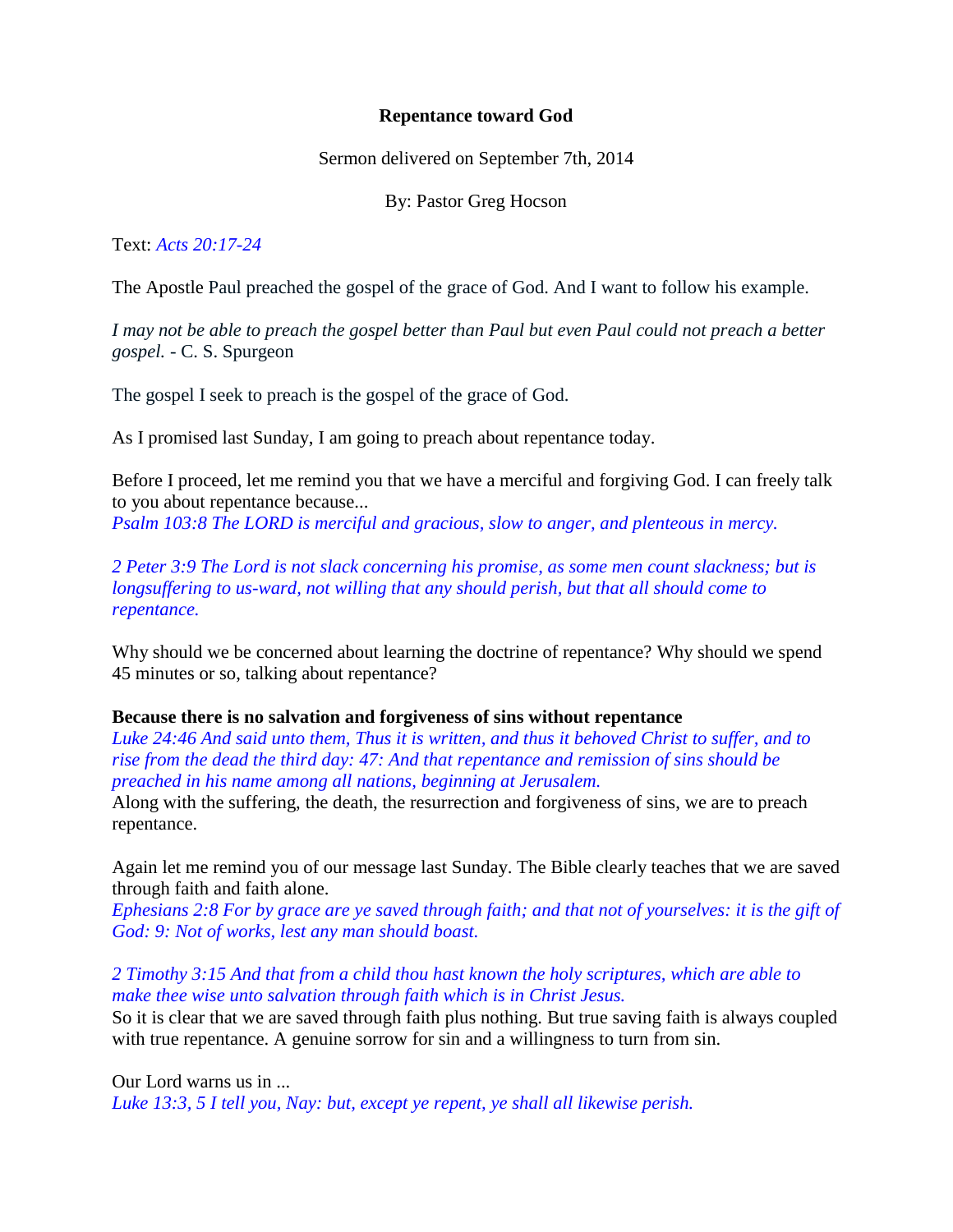Unless you and I repent we will also perish.

There is no salvation without repentance. It is very crucial that we have repented and that we have biblically repented. For as there are many false faiths, there are also as many false repentances. There are kinds of repentance that is not unto salvation. There are kinds of repentance that bring forth death instead of life.

*2 Corinthian 7:9 Now I rejoice, not that ye were made sorry, but that ye sorrowed to repentance: for ye were made sorry after a godly manner, that ye might receive damage by us in nothing. 10: For godly sorrow worketh repentance to salvation not to be repented of: but the sorrow of the world worketh death.*

This morning I will, by the grace of God attempt to shed some light on this doctrine and may God use it for His glory and for our benefit.

## **II - What repentance is not**

### **1. Repentance is not mere confession**

It is not mere acknowledgment of sin. It is not mere confessing ones sinfulness. Most people would not deny the fact that all men are sinners. But repentance is not simply confessing sin or admitting ones sinfulness.

### **Pharaoh**

## *Exodus 9:27And Pharaoh sent, and called for Moses and Aaron, and said unto them, I have sinned this time: the LORD is righteous, and I and my people are wicked.*

Pharaoh acknowledged his sin and his sinfulness but did not repent toward God and his actions did not change.

Many men and women in prison acknowledged that they had sinned, but most of them do not move beyond this to exercise repentance toward God and faith in the Lord Jesus Christ.

### **2. Repentance is not giving up sin out of fear of its consequences**

Some quit their bad habits or crime out of fear of the consequence. Others give up their sin for a time; not because he dislikes it, but because he sees that it is ruining him. This is regret for consequences, not sorrow for sin.

A chain smoker discovers that he has a lung cancer and now he repents that his smoking habits caused him his health. A drunk driver hit a boy crossing the street, how sorry he was after being informed that he killed a boy crossing the street. A drug addict decides to quit drugs because he knows drugs will ruin his health. A gambler now gives up gambling because he will go bankrupt if he doesn't quit.

### **A personal testimony:**

Before I got saved I smoked and I tried to quit smoking and I was successful. I quit smoking, not because I realized it is sin but because I knew it was bad for my health. This has nothing to do with repentance.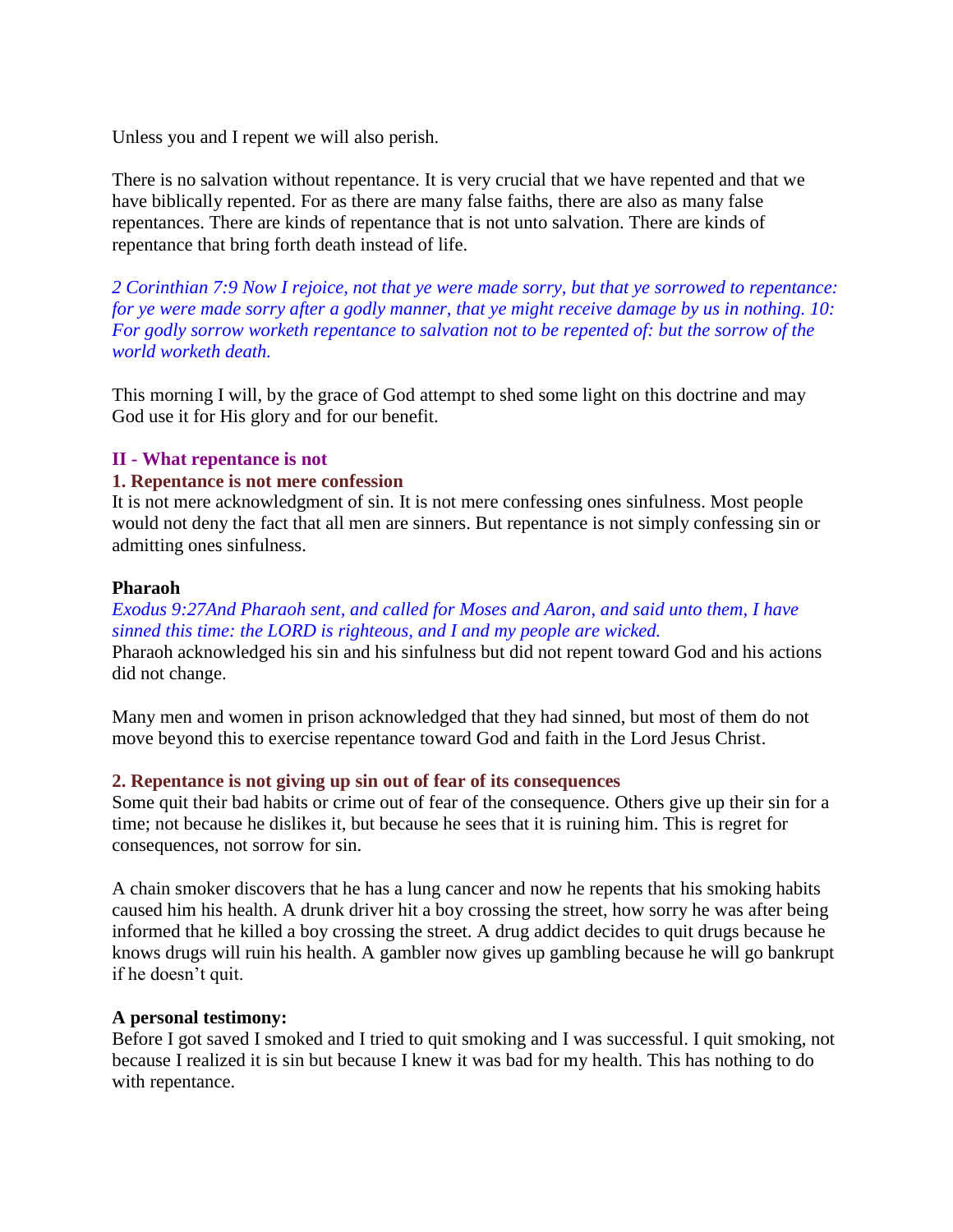Many men reform for fear of death, and judgment, and the wrath to come. But if this fear goes no further than a selfish desire to escape punishment, but if they could be assured that no punishment would follow, such persons would continue in sin, and not only be content to live in it, but be delighted to have it so. Some of these fears are not necessarily wrong or bad, they are healthy in many ways, but they are not necessarily repentance unto life.

### **3. Repentance is not giving up sin because you were caught**

Some quit their bad habits or crime out of shame because they had been caught. They quit their sins because they had been dishonored, because their reputation had been stained. They show remorse because they were found out. If they had not been found out they would have continued in their sins. It is not the sin itself which troubles them; it is the thought that they have been discovered.

Many in prison show remorse and sorry for having done wrong. They are not sorry for the sin itself, but they are affected because their reputation had been stained.

### **King Saul**

He was sorry that he got caught in various acts of disobedience, but we know that he did not repent because his actions did not change *(1 Samuel 15:24; 24:17; 26:21).*

### **4. Repentance is not mere remorse**

Remorse - regret, a painful regret for wrong doing The Bible tells us that men can be remorseful about their actions without exercising genuine repentance unto salvation. This is described as the *"sorrow of the world"* in *2 Corinthians 7:10.*

### **Judas**

*Matthew 27:3 Then Judas, which had betrayed him, when he saw that he was condemned, repented himself, and brought again the thirty pieces of silver to the chief priests and elders, 4: Saying, I have sinned in that I have betrayed the innocent blood. And they said, What is that to us? see thou to that. 5: And he cast down the pieces of silver in the temple, and departed, and went and hanged himself.*

Judas betrayed our Lord; and after having done so, an overwhelming sense of the enormous evil he had committed seized upon him. He confessed his sins to the chief priests, and returned their money. Then he went out from the presence of those evil men and hanged himself! He was remorseful but did not repent toward God. Judas regretted his actions, but he did not turn to God.

See what Judas did. He had sinned, he confessed his wrong, he returned the gold; and yet after all that, he was still unforgiven, unsaved and is now in hell for eternity.

Repentance is not mere confession, is not giving up sin because you were caught, is not giving up sin out of fear of consequence, is not mere remorse.

## **III - What repentance is**

### **True repentance is a repentance toward God**

Paul did not merely preach repentance, he preached repentance toward God. True repentance looks toward God.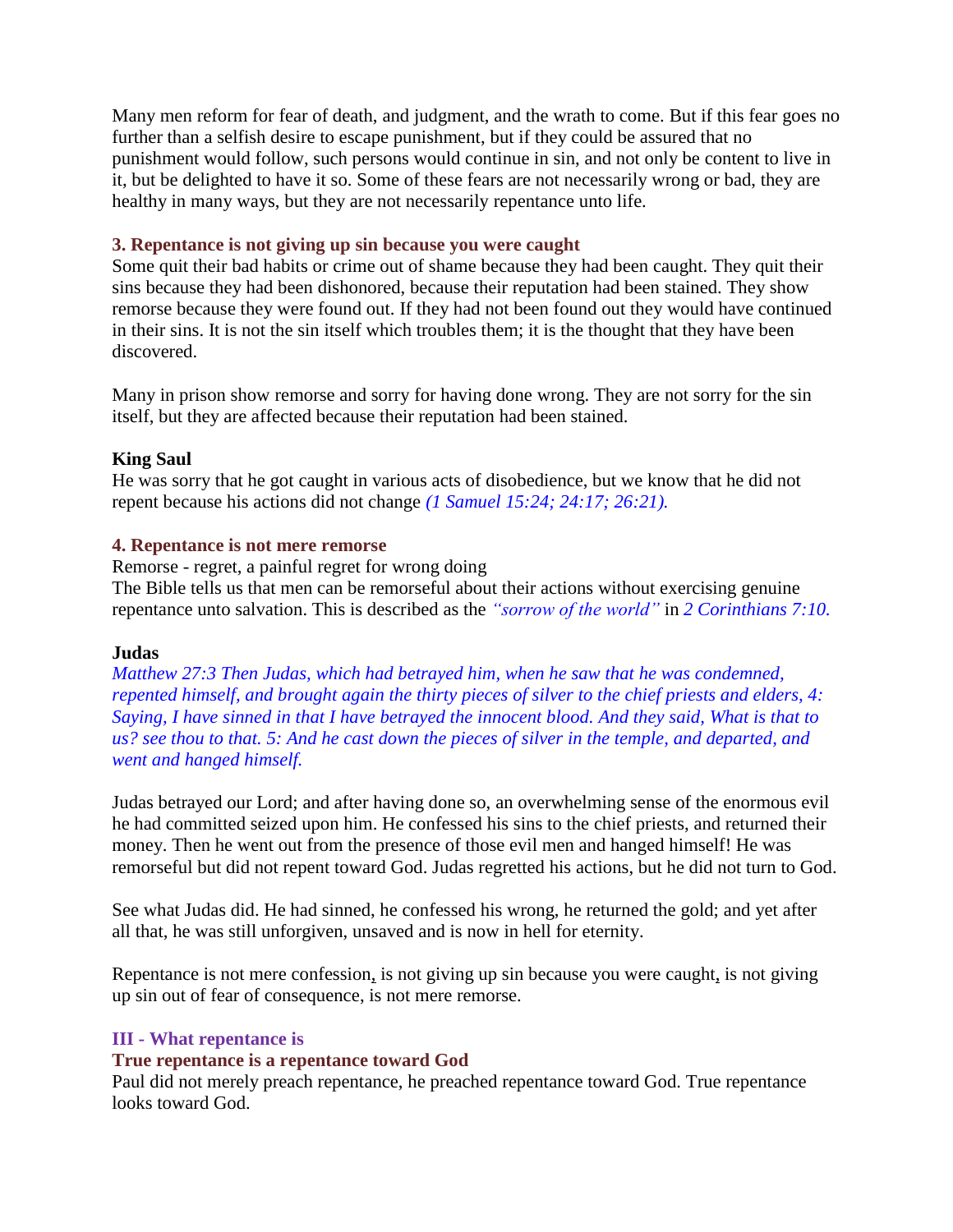# *Psalm 51:4 Against thee, thee only, have I sinned, and done this evil in thy sight: that thou mightest be justified when thou speakest, and be clear when thou judgest.*

*The repentant man sees that the greatest offence of all his offences is that he has offended God. Conviction of sin centers upon the sense of one's guilt before God, or one's uncleanness in His sight or one's rebellion against Him; but always it is a sense of the need to get right, not simply with oneself or other people but with God.*

## **False repentance is man-centered whereas true repentance is God-centered**

False repentance is focused on self, on the consequence of the wrong done, on the punishment. The person who merely reforms are merely concerned about the people he has offended and the consequences of his actions in his present life. Judas confessed his sins to the chief priests *(Matthew 27:3).*

Those who truly repent, change their mind about their relationship with God and this result in a change in the way they live.

Repentance is basically changing of one's mind which results in a change behavior and action.

# **The Prodigal Son, an example of Biblical repentance**

*Luke 15:18 I will arise and go to my father, and will say unto him, Father, I have sinned against heaven, and before thee, 19: And am no more worthy to be called thy son: make me as one of thy hired servants.*

The Prodigal Son's repentance was demonstrated by his change of attitude toward God as well as toward his father. The prodigal son came back to his father and did not say, "*Father, I am sorry for what I have done, because I lost all my inheritance and my friends, because all my friends forsook me, because I missed the comforts of home, because I ruin my health, because I ruin my reputation."*

No, he was not sorry because he lost everything, he was sorry because he sinned against God and against his father.

True repentance has reference to God and to His holiness. It is being sorry and sorrowful for having offended a holy, gracious, and loving God.

*Psalm 51:17 The sacrifices of God are a broken spirit: a broken and a contrite heart, O God, thou wilt not despise.*

Repentance is not only a heart broken for sin, but also from sin. We must forsake what we would have God forgive. This is the mark of true repentance. This is the evidence that true repentance has taken place.

*Matthew 3:7 But when he saw many of the Pharisees and Sadducees come to his baptism, he said unto them, O generation of vipers, who hath warned you to flee from the wrath to come? 8: Bring forth therefore fruits meet for repentance:*

Therefore produce fruit that proves your repentance.

*Acts 26:17-20*

**IV - Encouragement to repent**